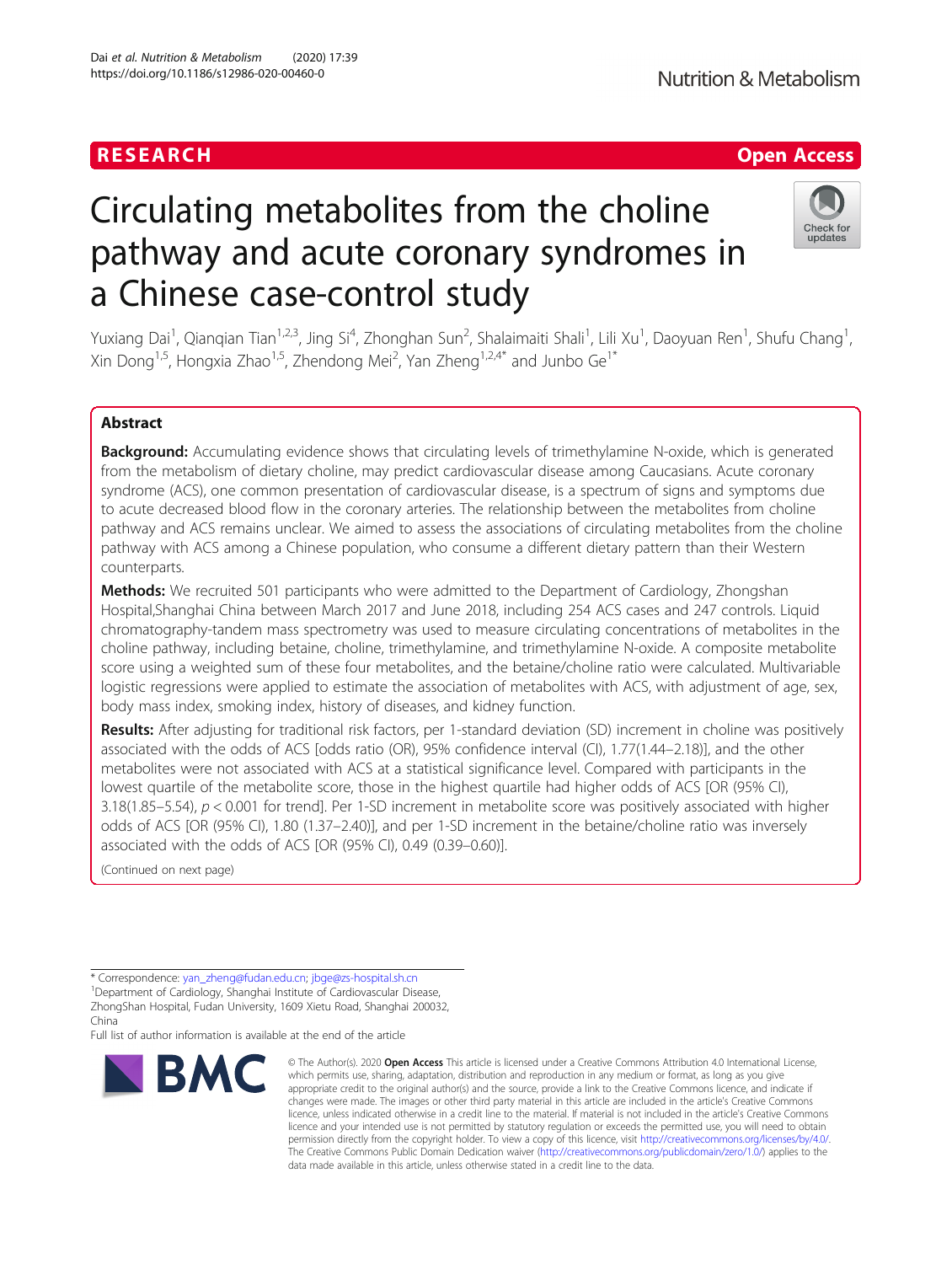#### (Continued from previous page)

**Conclusions:** Among our Chinese participants, trimethylamine N-oxide was not associated with ACS, while a composite metabolite score of metabolites from the choline pathway was associated with increased odds of ACS. The choline pathway metabolites may be related to the pathophysiology of ACS among Chinese.

Keywords: Choline, Cardiovascular risk, Metabolite score, Trimethylamine N-oxide, Intestinal flora

# Introduction

Acute coronary syndrome (ACS), a common subcategory of cardiovascular disease (CVD), has led to increased mortality globally [\[1\]](#page-7-0). ACS is a set of signs and symptoms due to acutely decreased blood flow in the coronary arteries, and the exact mechanism underlying its pathogenesis remains to be fully elucidated. Emerging metabolomics studies have provided novel pathways of CVD development, for example, intestinal microbiota related metabolites may play important roles in the progression of atherosclerosis [[2,](#page-7-0) [3\]](#page-7-0). Remarkably, elevated levels of trimethylamine N-oxide (TMAO), a metabolite generated from the metabolism of dietary choline, carnitine and phosphatidylcholine (mostly originated from red meat, eggs, and fish) by gut microbiome [[4\]](#page-7-0), and its precursors were associated with increased risk of major adverse cardiovascular events in Western and European cohorts [\[5](#page-7-0)–[7](#page-7-0)]. Thus far, little evidence exists regarding whether these metabolites are associated with ACS.

Different studies presented relatively heterogeneous results regarding metabolites from choline pathway and CVD [[8](#page-7-0), [9\]](#page-7-0), and one possible reason could be different population structure and distinct dietary patterns [\[8](#page-7-0)]. Evidence from Chinese populations is in lack compared to the Caucasians. Moreover, most studies failed to assess the relationship between the combinded effect of circulating metabolites in the choline pathway and CVD. Hence, in this study, we sought to quantify four circulating metabolites from choline pathway including betaine, choline, trimethylamine (TMA) and TMAO, and to estimate the associations between choline pathway metabolites and ACS among Chinese participants.

#### Methods

#### Study population and biomedical measurements

A total of 501 participants were recruited from the Department of Cardiology, Zhongshan Hospital Shanghai China, between March 2017 and June 2018, including 254 cases and 247 controls. Cases were clinically diagnosed as ACS with documented ≥ 50% stenosis of at least one epicardial coronary artery during the coronary angiography [[10,](#page-7-0) [11\]](#page-7-0), and controls were non-ACS participants who underwent coronary angiography with a normal coronary artery. Each participant provided written informed consent. The study was approved by the Ethics Committee of the Zhongshan Hospital Fudan University.

Data on demographics (age and gender), anthropometrics (height and weight), lifestyle (smoking), history of disease (i.e., hypertension, diabetes mellitus and hyperlipidemia), kidney function [estimated glomerular filtration rate (eGFR)] were collected from the electronic medical record systems in Department of Cardiology. The severity of coronary atherosclerosis was assessed using the Gensini score, a widely used scoring system to quantify coronary atherosclerosis burden, in which a zero score indicates absence of atherosclerotic disease, and a higher score accounts for a severer proximal lesion by combining the degree of luminal narrowing as well as the location of narrowing  $[12, 13]$  $[12, 13]$  $[12, 13]$ .

Fasting blood samples were collected using tubes containing EDTA via radial access before heparinization and then immediately stored at − 80 °C until analysis. Plasma proteins were precipitated with 3 volumes of methanol containing a mixed internal standard of 500 ng/ml. After vortex and centrifugation, supernatants were analyzed with an Agilent 1290 Infinity UHPLC instrument (Agilent, USA) on an XBridge BEH Hilic Column (2.5 μm,  $2.1 \times 100$  mm, Waters, Milford, MA) at a flow rate of 0.35 ml/min. LC gradient was starting from 2% 10 mM ammonium formate (A) and 98% acetonitrile of (B, PH3.5) over 1 min, then increased to 10% A at 6 min, holding 1 min; then to 15% A at 10 min, 30% A at 12 min and 40% A at 13 min. The supernatants of 20 samples were randomly taken out and mixed as Sample-Quality Control samples to calculate intra-day relative standard deviations and inter-day relative standard deviations, which were all < 15% in all the samples for the measured metabolites.

An Agilent 6470 Triple Quadruple (Agilent, USA) equipped with ESI source was used for quantification of TMA, TMAO, choline, and betaine. All the compounds were monitored in positive MRM mode using characteristic precursor-product ion transitions: m/z 60.1–44.2, m/z 76.1–58.1, m/z 104.1–60.1, m/z 118.1–58.1, m/z 162.1–102.9, m/z 114.0–44.1, respectively. The internal standards TMA-d9, TMAO-d9, and Choline-d9 were added to blood samples, and monitored in MRM mode at m/z69.1–49.2, m/z84.9–68.4, and m/z113.1–69.5, respectively. Series concentrations of TMA, TMAO, choline, and betaine standards and a fixed amount of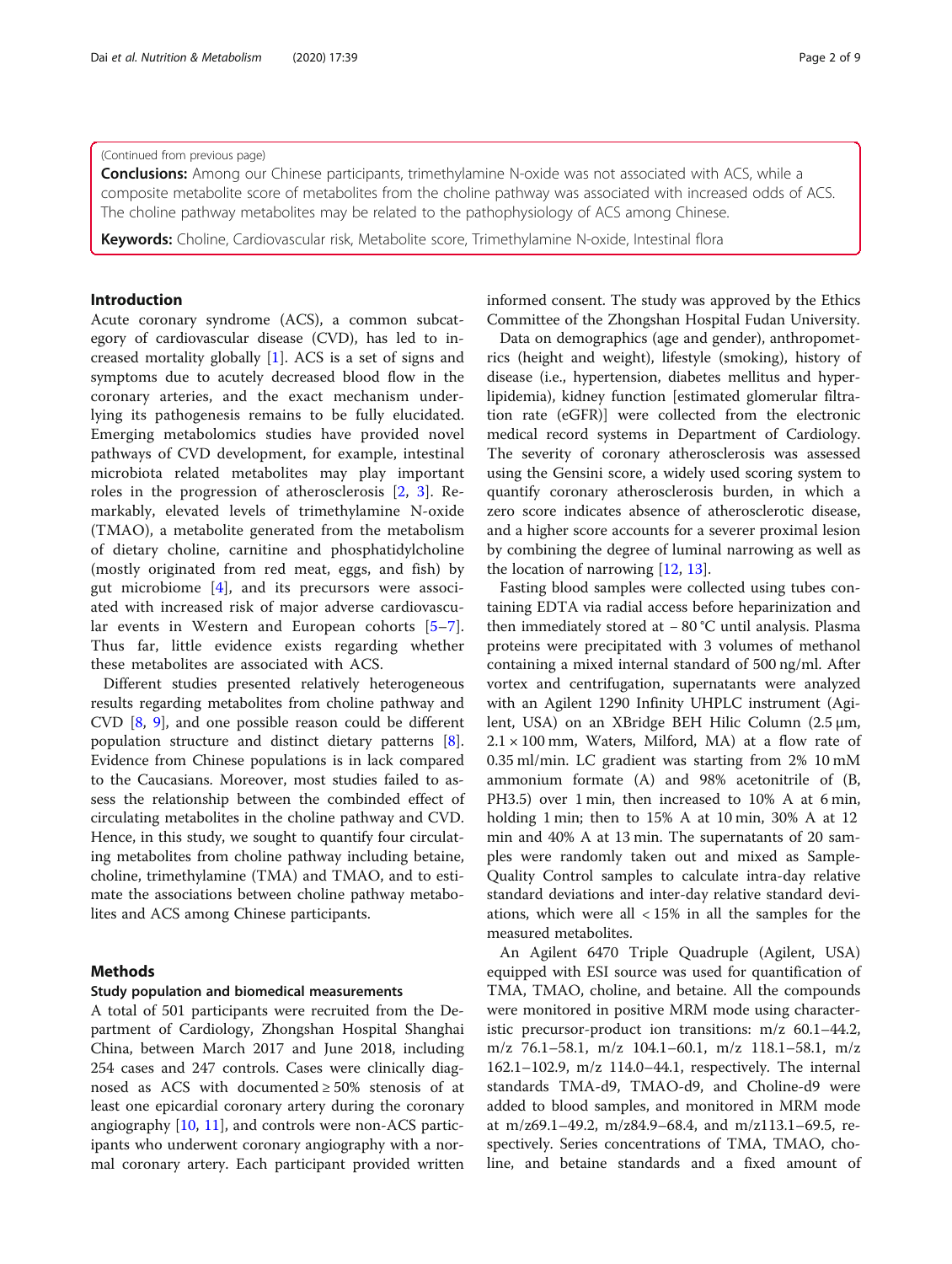internal standards were spiked into the water to prepare the curves for quantification of blood analytes. L-QC, M-QC and H-QC were inserted into the sequence to evaluate the accuracy of the method.

The standards for TMA, TMAO, choline and betaine were purchased from Sigma-Aldrich (Shanghai, China). The internal standards for TMA-d9 and TMAO-d9 were obtained from Cambridge Isotope Laboratories, Inc. (MA, USA).

#### Statistical analyses

A rank-based inverse normal transformation was applied to approximate the normal distribution of metabolites concentrations [[14\]](#page-7-0). Characteristics were presented as mean (SD) for continuous variables and number (frequencies) for categorical variables. Characteristics in cases and controls were compared using the t-test for continuous variables and  $\chi^2$  -test for categorical variables. Cases were stratified into four groups (quartiles) according to their Gensini scores. We calculated a metabolite score as the weighted sum of levels of four metabolites from the choline pathway: betaine, choline, TMA and TMAO, and modeled the score as the main exposure variable in logistic regressions to estimate the composite association of circulating metabolites in choline pathway with ACS [[15](#page-7-0)]. The weight for each metabolite was the regression coefficient for one SD increment in the blood concentration estimated from the adjusted multivariable logistic regression model. A ratio of betaine to choline was also calculated and modeled as an exposure variable in the regression models. This ratio can be considered as a better predictor of metabolic stress as it combines the predictive power of betaine and choline to metabolic stress together, and it was able to capture the composite associations of betaine and choline with metabolic disturbances [[16\]](#page-7-0).

Multivariable (adjusted) logistic regression models were used to evaluate the odds ratios (ORs) and corresponding 95% confidence intervals (CIs) to estimate the association of circulating metabolites and the metabolite score with the odds of ACS. Circulating metabolites were analyzed as both quartiles (using cut-points defined among controls) and continuous variables (per 1-SD increment). To test the linear trend across quartiles, the median of each quartile was assigned and analyzed as a continuous variable. Logistic regression models were adjusted for age, sex, smoking index (pack-years) and body mass index (BMI) in model 1, model 2 was additionally adjusted for history of the disease (ie., hypertension, diabetes mellitus and hyperlipidemia), and model 3 was further adjusted for kidney function. We used participants assigned to the first quartile of the levels of each metabolite, the metabolite score and betaine to choline ratio, as the reference group in each model. The correlations between circulating metabolites, metabolite score and betaine-to-choline ratio were tested by Spearman correlation. In ACS cases, the relations between circulating metabolites and the coronary atherosclerosis burden measured by Gensini score were also measured.

All statistical analyses and data visualizations were performed using R 3.6.2 [\(https://www.r-project.org/\)](https://www.r-project.org/) and a two-sided  $p$  value< 0.05 was considered statistically significant.

# Results

#### Characteristics of participants in ACS cases and controls

The characteristics of the study subjects by ACS status are presented in Table [1](#page-3-0). This study included 430 (85.8%) men and 71 women, with a mean (SD) age of 62.92 (10.84) years. Compared with the controls, ACS cases were more likely to be current smokers (43.3%) and diabetes patients  $(28.0%)$   $(p < 0.001)$ , and the cases had a significantly higher BMI as expected. There were no significant differences between cases and controls concerning age, the proportions of gender, hypertension and hyperlipidemia as well as the eGFR levels (all  $p > 0.05$ ).

# Differences in circulating metabolites in the choline pathway between the ACS cases and controls

In this study, ACS cases had significantly higher levels of betaine (mean  $\pm$  SD,  $41.74 \pm 17.87 \mu$ mol/L in cases vs.  $38.36 \pm 13.55 \mu$ mol/L in controls), choline (57.04 ± 34.70  $\mu$ mol/L in cases vs. 38.55  $\pm$  28.99  $\mu$ mol/L in controls) and metabolite score  $(40.21 \pm 22.39)$  in cases vs.  $28.78 \pm 18.56$  in controls) than controls ( $p < 0.05$ , Table [1\)](#page-3-0). There were no significant differences in the levels of TMA and TMAO between cases and controls. A heatmap of Spearman correlation coefficients of the circulating metabolites analyzed in participants was shown in Fig. [1.](#page-3-0) Negative correlations were observed for choline and betaine-to-choline ratio, and metabolite score and betaine-to-choline ratio ( $p < 0.001$ ).

# Circulating concentration of choline pathway metabolites with ACS

The associations of circulating concentrations of choline pathway metabolites and metabolite score with the odds of ACS were shown in Table [2](#page-4-0). Compared with participants in the bottom quartile of choline, participants in the highest quartile of choline had significantly higher odds of ACS after adjusting for traditional risk factors [OR (95% CI), 3.72 (2.21–6.34),  $p < 0.001$  for trend]. Per 1-SD increment concentrations of choline were associated with higher odds of ACS [OR (95% CI), 1.77(1.44–2.18)]. In multivariable-adjusted models, the choline metabolite score was associated with 3.18 fold higher odds of ACS across extreme quartiles [OR (95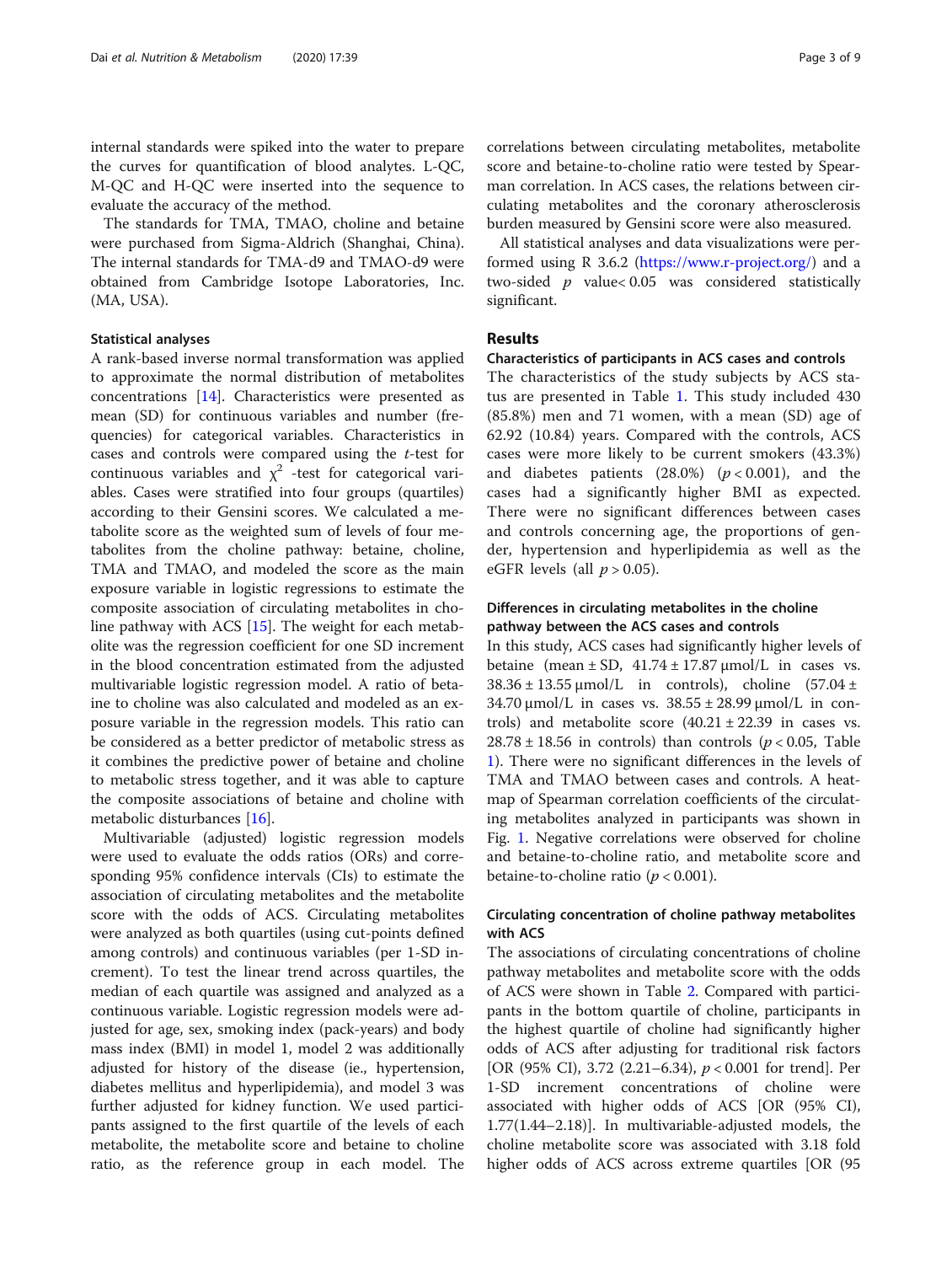<span id="page-3-0"></span>Table 1 Characteristics of participants in cases of acute coronary syndrome and controls

| Characteristics                             | Total $(n = 501)$ | Cases $(n = 254)$ | Controls ( $n = 247$ ) | $p$ value |
|---------------------------------------------|-------------------|-------------------|------------------------|-----------|
| Age, mean (SD), year                        | $62.92 \pm 10.84$ | $63.07 \pm 11.02$ | $62.77 \pm 10.69$      | 0.54      |
| Sex male, No. (%)                           | 430(85.8%)        | 217(85.4%)        | 213(86.2%)             | 0.90      |
| Current smokers, No. (%)                    | 163(32.5%)        | 110(43.3%)        | 53(21.5%)              | < 0.001   |
| Hypertension, No. (%)                       | 296(59.1%)        | 149(58.7%)        | 147(59.5%)             | 0.92      |
| Diabetes mellitus, No. (%)                  | 104(20.8%)        | 71(28.0%)         | 33(13.4%)              | < 0.001   |
| Hyperlipidaemia, No. (%)                    | 13(2.6%)          | $5(2.0\%)$        | $8(3.2\%)$             | 0.54      |
| BMI, mean (SD), kg/m <sup>2</sup>           | $25.06 \pm 3.33$  | $24.73 \pm 3.53$  | $25.41 \pm 3.08$       | 0.02      |
| Smoking Index, mean (SD), pack-years        | $15.13 \pm 25.21$ | $17.96 \pm 26.37$ | $12.22 \pm 23.73$      | < 0.001   |
| eGFR, mean (SD), ml/min/1.73m <sup>2</sup>  | $82.36 \pm 19.90$ | $80.76 \pm 20.79$ | $84.01 \pm 18.88$      | 0.07      |
| Gensini Score, mean (SD)                    | $39.88 \pm 52.01$ | $76.73 \pm 50.83$ | $1.99 \pm 2.90$        | < 0.001   |
| Betaine, mean (SD), µmol/L                  | $40.07 \pm 15.94$ | $41.74 \pm 17.87$ | $38.36 \pm 13.55$      | 0.02      |
| Choline, mean (SD), µmol/L                  | $47.93 \pm 33.26$ | $57.04 \pm 34.70$ | $38.55 \pm 28.99$      | < 0.001   |
| TMA, mean (SD), µmol/L                      | $4.10 \pm 2.99$   | $4.27 \pm 3.30$   | $3.93 \pm 2.63$        | 0.20      |
| TMAO, mean (SD), µmol/L                     | $1.92 \pm 2.08$   | $1.84 \pm 2.21$   | $1.99 \pm 1.95$        | 0.42      |
| Choline metabolite score, mean (SD)         | $34.58 \pm 21.33$ | $40.21 \pm 22.39$ | $28.78 \pm 18.56$      | < 0.001   |
| Ratio of betaine/choline, mean (SD), µmol/L | $1.03 \pm 0.44$   | $0.89 \pm 0.43$   | $1.18 \pm 0.40$        | < 0.05    |

BMI body mass index, eGFR estimated glomerular filtration rate, TMA trimethylamine, TMAO trimethylamine N-oxide Choline metabolite score was applied by a weighted sum of concentrations of four metabolites in the choline pathway (betaine, choline, TMA and TMAO)



negative correlation, and the number in the matrix is the coefficients of spearman correlationThe inverse normal transformation was applied to the raw values of metabolites. To build the score, we applied a weighted sum of concentrations of 4 metabolites in the choline pathway (betaine, choline, TMA and TMAO). The ratio of betaine/choline was calculated by dividing the raw values and then applying the inverse normal transformations.TMA, trimethylamine; TMAO, trimethylamine N-oxide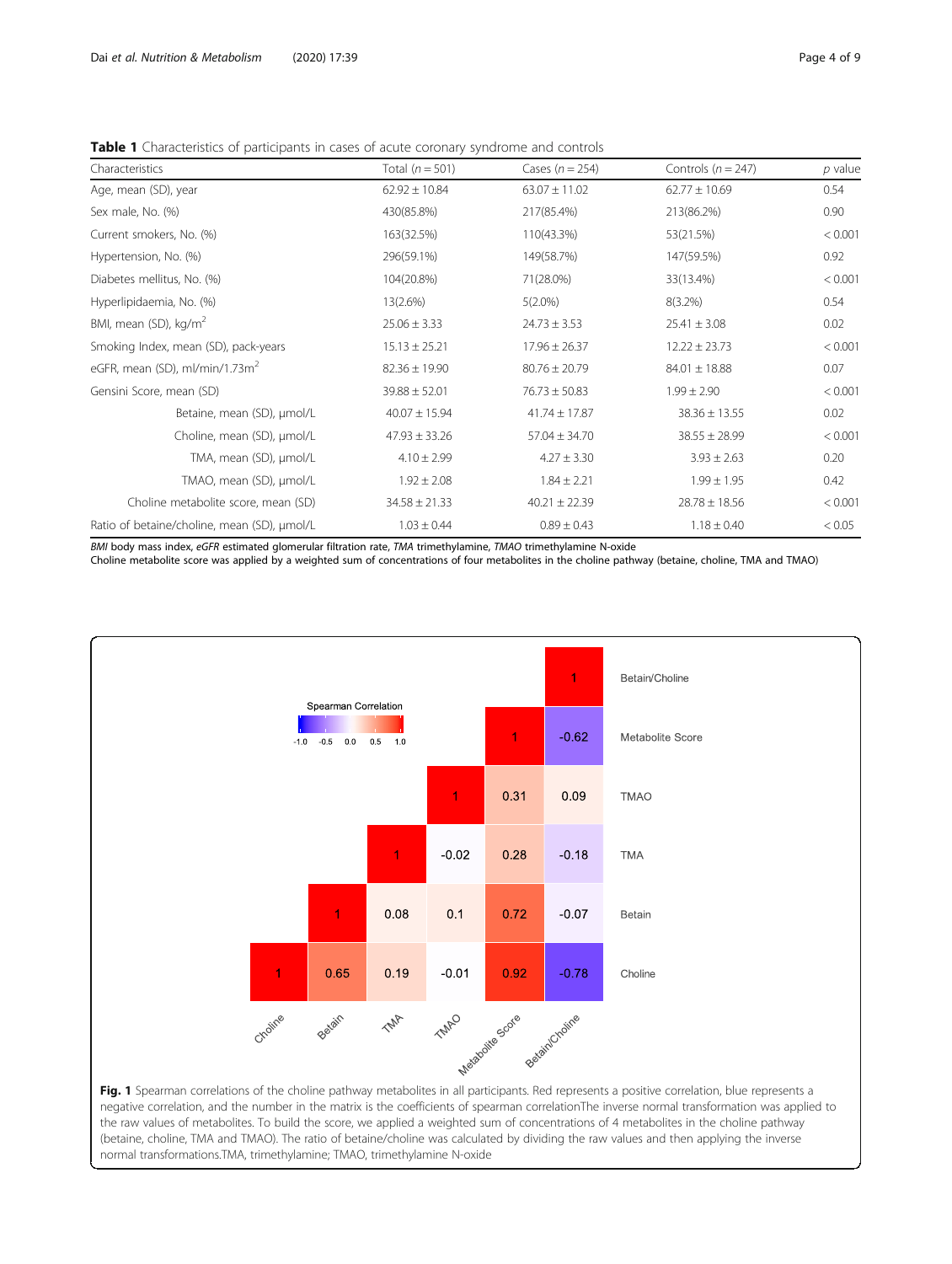| Variable                |      | Odds Ratio (95% CI) for Quartiles of Metabolites Concentration |                        |                        |          | Odds Ratio                          |
|-------------------------|------|----------------------------------------------------------------|------------------------|------------------------|----------|-------------------------------------|
|                         |      | $\overline{2}$                                                 | 3                      | $\overline{4}$         | trend    | (95% CI) per<br>$1-SD$<br>increment |
| <b>Betaine</b>          |      |                                                                |                        |                        |          |                                     |
| No. of controls         | 62   | 62                                                             | 61                     | 62                     | .        | .                                   |
| No. of cases            | 59   | 45                                                             | 53                     | 97                     | .        | $\cdots$                            |
| Model 1 <sup>a</sup>    | Ref. | $0.69(0.40 - 1.18)$                                            | $0.84(0.50-1.43)$      | $1.43(0.87 - 2.34)$    | 0.07     | $1.11(0.93 - 1.33)$                 |
| Model 2 <sup>b</sup>    | Ref. | $0.62$ $(0.35 - 1.07)$                                         | $0.76(0.44 - 1.31)$    | 1.43 (0.87-2.36)       | 0.07     | $1.12(0.93 - 1.35)$                 |
| Model 3 <sup>c</sup>    | Ref. | $0.63$ $(0.36 - 1.09)$                                         | $0.78$ $(0.45 - 1.34)$ | 1.41 (0.85-2.34)       | 0.08     | $1.12(0.93 - 1.34)$                 |
| Choline                 |      |                                                                |                        |                        |          |                                     |
| No. of controls         | 62   | 62                                                             | 61                     | 62                     | .        |                                     |
| No. of cases            | 35   | 28                                                             | 27                     | 164                    | .        | $\cdots$                            |
| Model 1 <sup>a</sup>    | Ref. | $0.82$ $(0.44 - 1.53)$                                         | $0.70(0.37 - 1.31)$    | 4.36 (2.61-7.38)       | < 0.001  | $1.85(1.52 - 2.28)$                 |
| Model 2 <sup>b</sup>    | Ref. | $0.79(0.42 - 1.47)$                                            | $0.58(0.30 - 1.11)$    | 3.91 (2.33-6.65)       | < 0.001  | $1.79(1.47 - 2.21)$                 |
| Model 3 <sup>c</sup>    | Ref. | $0.73$ $(0.39 - 1.39)$                                         | $0.55(0.29 - 1.06)$    | $3.72$ (2.21-6.34)     | < 0.001  | $1.77(1.44 - 2.18)$                 |
| TMA                     |      |                                                                |                        |                        |          |                                     |
| No. of controls         | 62   | 62                                                             | 61                     | 62                     | .        |                                     |
| No. of cases            | 70   | 49                                                             | 59                     | 76                     | $\cdots$ | $\cdots$                            |
| Model 1 <sup>a</sup>    | Ref. | $1.41(0.85 - 2.34)$                                            | $0.94(0.56 - 1.58)$    | $0.67$ $(0.39 - 1.15)$ | 0.02     | $1.11(0.92 - 1.34)$                 |
| Model 2 <sup>b</sup>    | Ref. | $1.53(0.92 - 2.57)$                                            | $1.09(0.64 - 1.85)$    | $0.76$ $(0.44 - 1.32)$ | 0.07     | $1.05(0.87 - 1.27)$                 |
| Model 3 <sup>c</sup>    | Ref. | $1.71(1.01 - 2.91)$                                            | $1.26(0.73 - 2.17)$    | $0.80(0.46 - 1.40)$    | 0.09     | $1.10(0.90 - 1.33)$                 |
| <b>TMAO</b>             |      |                                                                |                        |                        |          |                                     |
| No. of controls         | 62   | 62                                                             | 61                     | 62                     | .        |                                     |
| No. of cases            | 85   | 62                                                             | 42                     | 65                     | $\cdots$ | $\cdots$                            |
| Model 1 <sup>a</sup>    | Ref. | $0.79$ $(0.47 - 1.35)$                                         | $0.95(0.57 - 1.60)$    | $1.25(0.75 - 2.08)$    | 0.37     | $0.87(0.72 - 1.05)$                 |
| Model 2 <sup>b</sup>    | Ref. | $0.70(0.40 - 1.20)$                                            | $0.91(0.54 - 1.53)$    | $1.01$ $(0.60 - 1.70)$ | 0.76     | $0.84(0.69 - 1.02)$                 |
| Model 3 <sup>c</sup>    | Ref. | $0.71(0.41 - 1.23)$                                            | $0.94(0.56 - 1.59)$    | $1.09(0.64 - 1.85)$    | 0.56     | $0.80(0.65 - 0.97)$                 |
| <b>Metabolite Score</b> |      |                                                                |                        |                        |          |                                     |
| No. of controls         | 62   | 62                                                             | 61                     | 62                     |          |                                     |
| No. of cases            | 41   | 26                                                             | 59                     | 128                    | .        | $\cdots$                            |
| Model 1 <sup>a</sup>    | Ref. | $1.10(0.60 - 2.03)$                                            | $1.65(0.93 - 2.97)$    | $3.65(2.14 - 6.32)$    | < 0.001  | 1.96(1.49-2.59)                     |
| Model 2 <sup>b</sup>    | Ref. | $1.00(0.54 - 1.86)$                                            | $1.39(0.77 - 2.52)$    | 3.26(1.90-5.67)        | < 0.001  | $1.85(1.40 - 2.45)$                 |
| Model 3 <sup>c</sup>    | Ref. | $1.00(0.54 - 1.86)$                                            | 1.35(0.75-2.46)        | 3.18(1.85-5.54)        | < 0.001  | $1.80(1.37 - 2.40)$                 |
| Betaine/choline ratio   |      |                                                                |                        |                        |          |                                     |
| No. of controls         | 62   | 62                                                             | 61                     | 62                     |          | $\cdots$                            |
| No. of cases            | 160  | 39                                                             | 24                     | 31                     |          |                                     |
| Model 1 <sup>a</sup>    | Ref. | $0.23(0.14 - 0.39)$                                            | $0.16(0.09 - 0.29)$    | $0.19(0.11 - 0.31)$    | < 0.001  | $0.46(0.37 - 0.57)$                 |
| Model 2 <sup>b</sup>    | Ref. | $0.24(0.14 - 0.39)$                                            | $0.17(0.09 - 0.30)$    | $0.20(0.12 - 0.35)$    | < 0.001  | $0.48(0.39 - 0.59)$                 |
| Model 3 <sup>c</sup>    | Ref. | $0.24(0.14 - 0.41)$                                            | $0.17(0.09 - 0.30)$    | $0.21(0.12 - 0.36)$    | < 0.001  | $0.49(0.39 - 0.60)$                 |

<span id="page-4-0"></span>Table 2 Odds of acute coronary syndrome by circulating concentration of choline pathway metabolites

The inverse normal transformation was applied to the raw values of metabolites. To build the score, we applied a weighted sum of concentrations of 4 metabolites in the choline pathway (betaine, choline, TMA, and TMAO). The ratio of betaine/choline was calculated by dividing the raw values and then applying the inverse normal transformations

TMA trimethylamine, TMAO trimethylamine N-oxide. Ref., i.e., reference group, and we used participants assigned to the first quartile of the concentrations of each metabolite, the metabolite score and betaine to choline ratio, as the reference group in each model

 $\frac{a}{b}$  in model 1, odds ratio was adjusted for age, sex, smoking index and body mass index;

b in model 2, odds ratio was adjusted for all factors in model 1, plus history of the disease (i.e., hypertension, diabetes mellitus and hyperlipidemia);<br><sup>c</sup> in model 3, odds ratio was adjusted for all factors in model 2,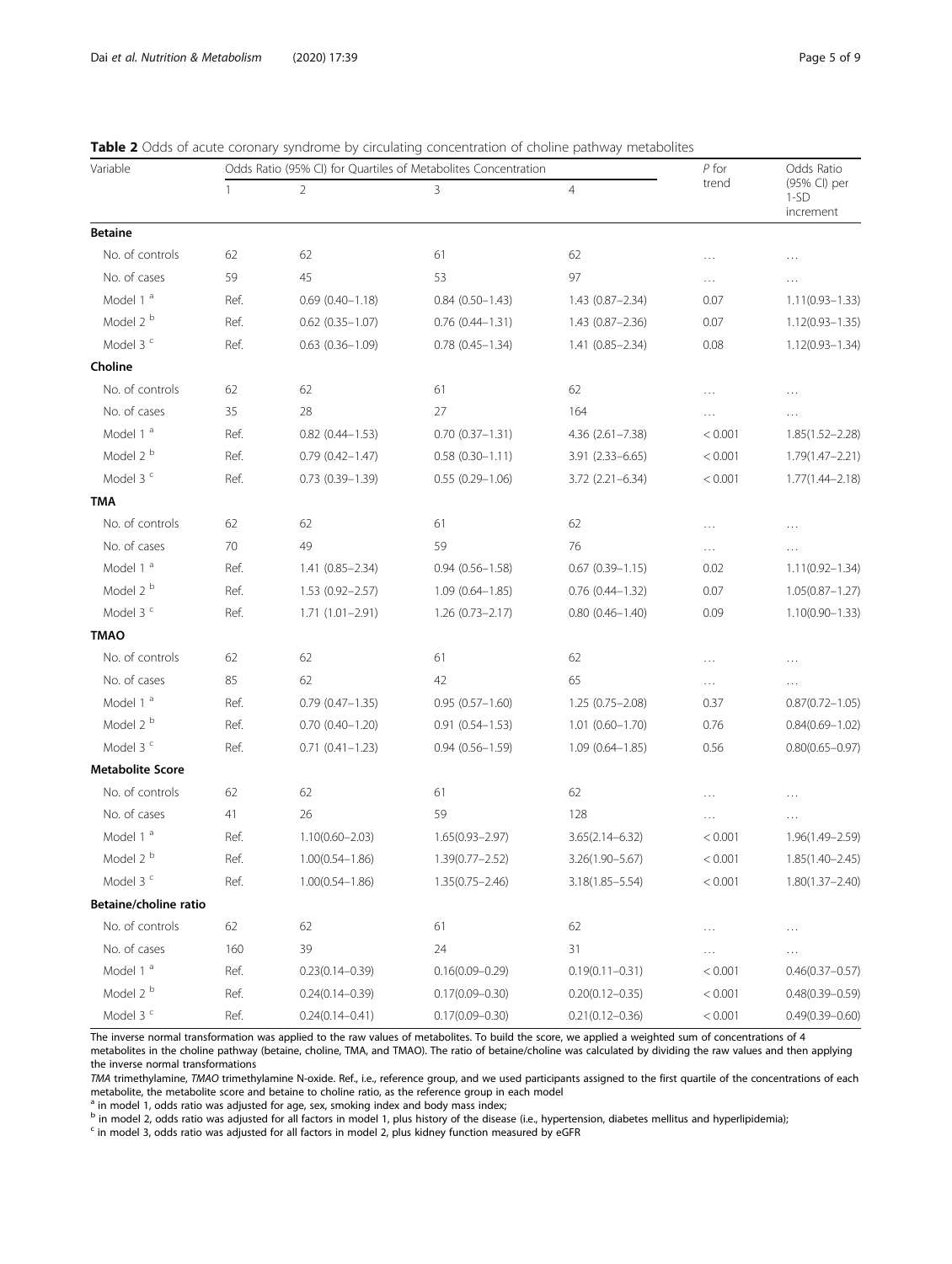CI%), 3.18 (1.85–5.54),  $p < 0.001$  for trend]. Per 1-SD increment in choline metabolite score was associated with higher odds of ACS [OR (95 CI%), 1.80(1.37–2.40)], and that in betaine-to-choline ratio was inversely associated with the odds of ACS [OR (95 CI%), 0.49 (0.39–0.60)]. Neither TMA nor TMAO was associated with ACS status in our population.

# Relations between Gensini score and circulating metabolites in ACS cases

The associations of circulating concentrations of choline pathway metabolites and metabolite score with Gensini score in ACS cases were shown in Table 3.Based on our results, no significant association was observed between circulating metabolites and Gensini score among ACS cases.

#### **Discussion**

In this study of Chinese participants, we observed that higher levels of single metabolite choline, as well as a composite metabolite score representing the comprehensive effect of circulating metabolites in choline pathway, were associated with higher odds of ACS. The betaine-to-choline ratio was inversely associated with the odds of ACS. To our knowledge, this was the first study to evaluate the potential association between circulating microbial metabolites in choline pathway and

Table 3 Relations between Gensini score and circulating metabolites in acute coronary syndrome patients

| Variable                 |             | Adjusted means (standard errors) of Gesini score across quartiles of<br>metabolites levesl |              |                |      | Regression coefficient<br>(95% CI) per 1-SD<br>increment <sup>d</sup> |
|--------------------------|-------------|--------------------------------------------------------------------------------------------|--------------|----------------|------|-----------------------------------------------------------------------|
|                          | 1           | $\overline{2}$                                                                             | 3            | $\overline{4}$ |      |                                                                       |
| <b>Betaine</b>           |             |                                                                                            |              |                |      |                                                                       |
| Model 1 <sup>a</sup>     | 75.7 (7.68) | 75.0 (8.33)                                                                                | 73.7 (7.75)  | 71.1 (6.37)    | 0.57 | $-0.18$ $(-6.12 - 5.75)$                                              |
| Model 2 <sup>b</sup>     | 71.8 (13.7) | 72.0 (13.5)                                                                                | 68.9 (14.0)  | 68.4(12.9)     | 0.65 | $0.11$ ( $-5.82$ $\sim$ 6.04)                                         |
| Model 3 <sup>c</sup>     | 71.8 (13.7) | 72.0 (13.6)                                                                                | 68.9 (14.0)  | 68.4 (12.9)    | 0.65 | $0.11 (-5.84 - 6.06)$                                                 |
| Choline                  |             |                                                                                            |              |                |      |                                                                       |
| Model 1 <sup>a</sup>     | 71.6 (9.44) | 73.1 (10.34)                                                                               | 62.4 (10.42) | 75.7 (5.29)    | 0.50 | $4.32$ ( $-2.03 \sim 10.66$ )                                         |
| Model 2 <sup>b</sup>     | 69.8 (14.6) | 72.0 (14.4)                                                                                | 54.8 (15.7)  | 71.5 (12.5)    | 0.68 | $3.77$ (-2.63~10.16)                                                  |
| Model 3 <sup>c</sup>     | 69.8 (14.7) | 72.0 (14.4)                                                                                | 54.8 (15.7)  | 71.5 (12.6)    | 0.68 | $3.77$ (-2.64~10.19)                                                  |
| <b>TMA</b>               |             |                                                                                            |              |                |      |                                                                       |
| Model 1 <sup>a</sup>     | 77.0 (7.44) | 77.8 (8.20)                                                                                | 72.7 (7.57)  | 69.3 (6.63)    | 0.30 | $-3.78$ $(-10.08 - 2.52)$                                             |
| Model 2 <sup>b</sup>     | 78.2 (13.7) | 74.8 (13.8)                                                                                | 72.9 (13.6)  | 63.6 (12.8)    | 0.11 | $-5.40$ $(-11.85 - 1.06)$                                             |
| Model 3 <sup>c</sup>     | 78.3 (13.7) | 74.7 (13.8)                                                                                | 72.8 (13.7)  | 63.5 (12.9)    | 0.11 | $-5.56$ $(-12.13 - 1.00)$                                             |
| <b>TMAO</b>              |             |                                                                                            |              |                |      |                                                                       |
| Model 1 <sup>a</sup>     | 73.0 (6.47) | 79.0 (7.59)                                                                                | 66.8 (8.68)  | 73.4 (7.36)    | 0.80 | $-1.28$ ( $-7.84 - 5.27$ )                                            |
| Model 2 <sup>b</sup>     | 67.3 (13.4) | 76.0 (13.3)                                                                                | 62.5(14.5)   | 68.9 (14.5)    | 0.92 | $-1.17$ ( $-7.84 - 5.51$ )                                            |
| Model 3 <sup>c</sup>     | 67.5 (13.5) | 76.2 (13.4)                                                                                | 62.6 (14.6)  | 68.8 (13.0)    | 0.92 | $-1.29$ ( $-8.33 - 5.75$ )                                            |
| <b>Metabolite Score</b>  |             |                                                                                            |              |                |      |                                                                       |
| Model 1 <sup>a</sup>     | 76.7 (9.82) | 63.0 (9.01)                                                                                | 73.4 (7.46)  | 76.2 (5.87)    | 0.55 | $3.14$ (-7.23~13.51)                                                  |
| Model 2 <sup>b</sup>     | 75.4 (14.8) | 61.5(14.2)                                                                                 | 68.4 (13.4)  | 73.5 (12.7)    | 0.64 | $2.46$ ( $-7.93 \sim 12.85$ )                                         |
| Model 3 <sup>c</sup>     | 75.3 (14.8) | 61.3 (14.3)                                                                                | 68.4 (13.5)  | 73.5 (12.7)    | 0.64 | 2.49 (-7.99~12.96)                                                    |
| Ratio of betaine/choline |             |                                                                                            |              |                |      |                                                                       |
| Model 1 <sup>a</sup>     | 76.2 (5.33) | 71.1 (8.55)                                                                                | 79.7 (11.19) | 58.4 (9.83)    | 0.15 | $-4.9$ $(-11.21 - 1.41)$                                              |
| Model 2 <sup>b</sup>     | 73.7 (13.0) | 68.7 (13.3)                                                                                | 78.9 (15.6)  | 58.4 (15.0)    | 0.26 | $-4.15$ ( $-10.55 - 2.25$ )                                           |
| Model 3 <sup>c</sup>     | 73.7 (13.0) | 68.5 (13.4)                                                                                | 78.8 (15.7)  | 58.4 (15.0)    | 0.26 | $-4.15$ $(-10.56 - 2.26)$                                             |

Inverse normal transformation was applied to raw values of metabolites. To build the score, we applied a weighted sum of concentrations of 4 metabolites in the choline pathway (betaine, choline, TMA and TMAO). The ratio of betaine/choline was calculated by dividing the raw values and then applying inverse normal transformations

TMA, trimethylamine; TMAO, trimethylamine N-oxide

<sup>a</sup> Model 1 was adjusted for age, sex, smoking index and body mass index

<sup>b</sup> Model 2 was adjusted for all factors in model 1, plus history of disease (i.e., hypertension, diabetes mellitus and hyperlipidemia)

Model 3 was adjusted for all factors in model 2, plus kidney function measured by eGFR

<sup>d</sup> The regression coefficient represented the average difference in the Gensini score per 1-SD increase in the transformed levels of metabolites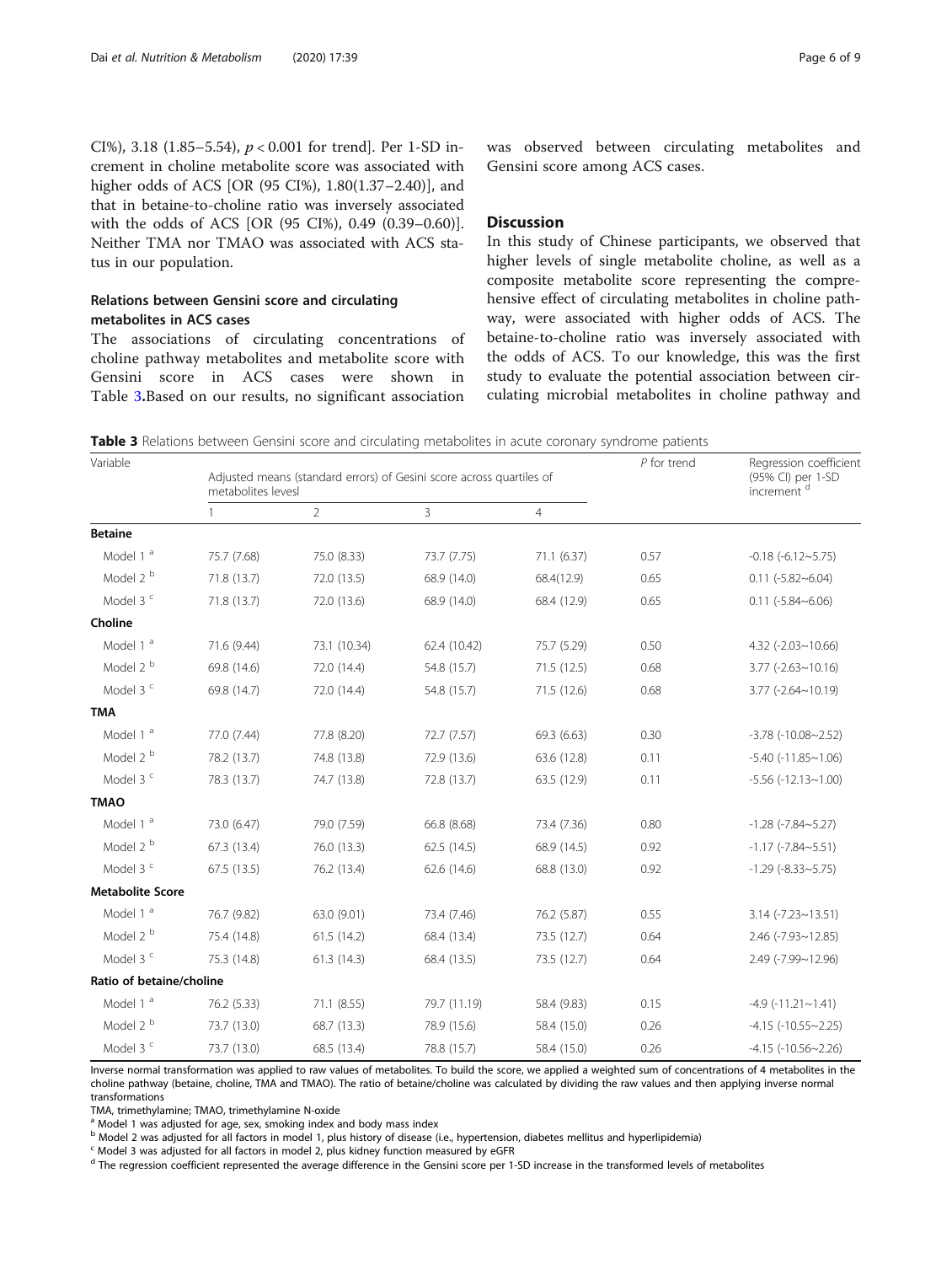ACS in Chinese population, and may provide novel perspectives on the choline metabolites and CVD.

It has long been known that habitual dietary pattern is a significant contributor to the CVD risk [\[17\]](#page-7-0). Gut microbial metabolism of dietary nutrients may result in the production of proatherogenic circulating factors that act through a meta-organismal endocrine axis to impact CVD risk [[18](#page-7-0)]. For example, circulating metabolites in the choline pathway are derivatives from dietary nutrients, and the gut microbiome is actively involved in its metabolism pathway [[19](#page-7-0)]. Our findings suggest that circulating metabolites in the choline pathway may play a role in the ACS pathophysiology in Chinese, reflecting a link between dietary metabolism, gut microbiome and ACS development. Several mechanisms, such as pro-atherogenic and prothrombotic effects can at least partially explain these associations between metabolites and ACS [[2,](#page-7-0) [7](#page-7-0)].

There is accumulating evidence of the associations between TMAO and cardiovascular events, and a metaanalysis of 19 cohorts suggested a positive association of TMAO and its precursors with the risk of major adverse cardiovascular endpoints [\[8\]](#page-7-0). However, it should be noted that most cohorts were conducted in western populations, while the western diet patterns contain abundant nutrient precursors for TMAO [\[7](#page-7-0)]. Choline-rich foods (such as red meat, egg yolks, and milk) are converted by the gut microbiota into TMA, which is further oxidized into TMAO in the liver by the hepatic flavincontaining monooxygenase family of enzymes [\[20](#page-7-0)]. Chronic consumption of diets rich in red meat increased both plasma and urine TMAO levels [[21](#page-7-0)]. In this study of a Chinese population, the median of TMAO levels was 1.45 μmol/L (interquartile range: 0.94–2.32), which was lower than that in western populations [\[7](#page-7-0), [15](#page-7-0), [22](#page-7-0)], and similar to that in another study conducted in Chinese populations [\[23\]](#page-7-0).

Previous studies in western populations have shown that TMAO levels were related to atherosclerosis and CVD, and reducing TMAO production may be a potential therapeutic target for CVD [\[2](#page-7-0), [3,](#page-7-0) [24\]](#page-8-0). However, the association between TMAO and adverse outcomes was distinctive in different races [\[25](#page-8-0)]. Moreover, a recent bi-directional Mendelian randomization analysis suggested that TMAO levels were elevated in patients of type 2 diabetes and chronic kidney disease, and that confounding or reverse causality should also be considered when explaining the previously reported associations [\[26\]](#page-8-0). In the current study, we did not found a significant association between circulating TMAO concentration and ACS. Factors such as the differences in dietary choline intake, intestinal microbiota activity and flavin monooxygenase activity, and the divergent concentrations of TMAO in different populations as mentioned above, may explain the null association between TMAO and ACS through complex mechanisms in our Chinese population.

As the metabolic precursors of TMAO, choline (the precursor of betaine) and betaine have also been linked with the risk of CVD in several studies [[15,](#page-7-0) [27](#page-8-0)–[30\]](#page-8-0). The major fate of dietary choline is conversion to phosphatidylcholine, which is essential in the secretion of verylow-density lipoproteins from the liver [[31\]](#page-8-0). Betaine is a determinant for homocysteine concentration, which may increase abnormal platelet activity and blood coagulation, leading to thrombotic disorders such as ACS [\[32](#page-8-0)]. In an ACS cohort study, plasma betaine was found negatively correlated with triglyceride and non-high-density lipoprotein cholesterol and low plasma betaine concentrations contributed to metabolic syndrome and known prognostic markers of vascular diseases [[29](#page-8-0), [30\]](#page-8-0). However, a systematic review and meta-analysis of six prospective studies from three countries (USA, Japan, and The Netherlands) did not suggest the associations of choline or betaine with incident CVD or CVD mortality [[27\]](#page-8-0). In our study, we did not find a statistically significant association between blood betaine levels and ACS, although the betaine/choline ratio was inversely associated with the odds of ACS. Our results in a Chinese population are consistent with that in a case-control study conducted within the PREDIMED (Prevention With Mediterranean Diet) trial in the Spanish populations [[15\]](#page-7-0). Because the betaine/choline ratio combines the predictive power of the choline (precursor) and betaine (product) pathway, it may further state the importance of the choline pathway in the ACS pathogenesis. Platelet activity, blood coagulation and lipid profile may be the underlying mechanisms [\[32\]](#page-8-0).

Several limitations of this analysis are noteworthy. First, the causality of the observed relationship cannot be inferred because of the case-control study design. In particular, residual confounding such as medication use cannot be excluded. Second, the participants were patients who visited Zhongshan hospital and were mostly unhealthy in general. Thus, our results might not be generalizable to the general Chinese population. Third, we did not collect dietary information or fecal samples for each participant, and therefore could not explore the complete association among dietary intake, gut microbiome and circulating metabolites.

# Conclusion

The present study suggested that circulating choline levels were higher in patients with ACS among Chinese participants. A higher composite metabolite score of metabolites from the choline pathway, which were related to the gut microbiome, was associated with increased odds of ACS in Chinese participants. The choline pathway may be related to the pathophysiology of ACS, and further mechanistic studies are warranted.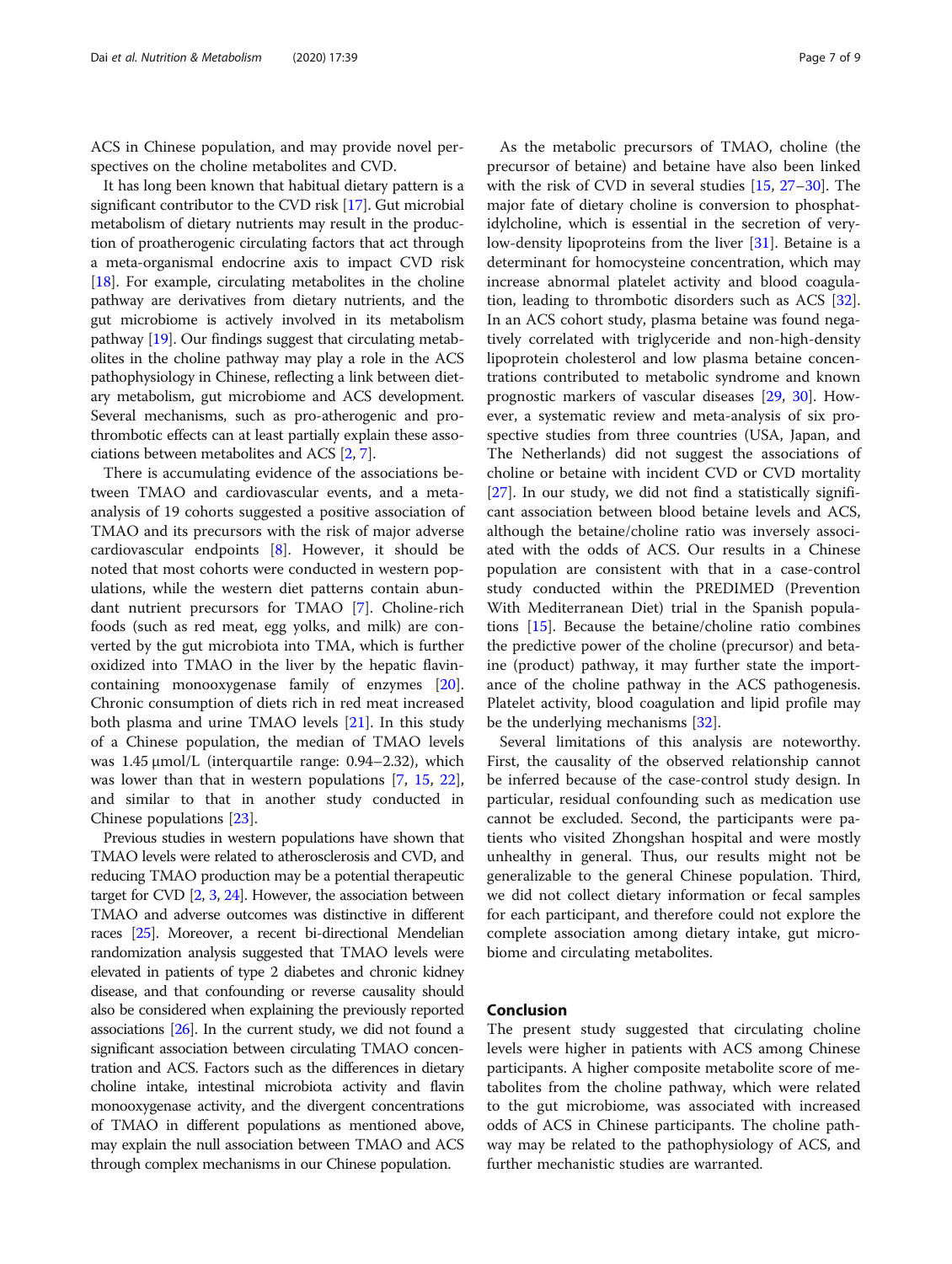#### <span id="page-7-0"></span>Abbreviations

ACS: Acute coronary syndrome; CVD: Cardiovascular disease; TMAO: Trimethylamine N-oxide; TMA: Trimethylamine; eGFR: Estimated glomerular filtration rate; LC-MS: Liquid chromatography tandem mass spectrometry; OR: Odds ratio; CI: Confidence intervalBMIBody mass index

#### Acknowledgments

We would like to thank all the participants and the research staff at Zhongshan hospital.

#### Authors' contributions

YD and QT contributed equally to this work. YZ and GJ conceived and designed the study; YD, SS, LX, DR, SC and GJ recruited the participants and collected the data; XD and HZ performed all the metabolic analyses; QT, ZS and ZM conducted the statistical analyses of the data; QT, YD and JS wrote the first draft of manuscript, and all authors reviewed and revised the manuscript. All authors read and approved the final manuscript.

#### Funding

This project was supported by the National Natural Science Foundation of China (Grant No. 31741072 and 81973032), Shanghai Municipal Science and Technology Major Project (Grant No. 2017SHZDZX01), and the National Key Research and Development Program of China (Grant No. 2016YFC1301200). YZ was supported by the Program for Professor of Special Appointment (Eastern Scholar) at Shanghai Institutions of Higher Learning. YD was supported by the National Natural Science Foundation of China (Grant No. 81300095), Animal Model Project of Shanghai Scientific committee (Grant No. 19140900901) and Youth Backbone Foundation of Zhongshan Hospital. The funding agencies had no role in the design and conduct of the study, in the collection, management, analysis, and interpretation of the data, or in the preparation, review, or approval of the manuscript, or decision to submit for publication.

#### Availability of data and materials

The datasets used and/or analysed during the current study are available from the corresponding authors on reasonable request.

#### Ethics approval and consent to participate

All participants gave informed consents after they received information about the study and the voluntary nature of their participation and before any measurements were performed. The Ethical Committee of Zhongshan Hospital Fudan University approved this study, and all the participants provided written informed consent.

#### Consent for publication

Not Applicable.

#### Competing interests

The authors declare no conflicts of interest.

#### Author details

<sup>1</sup>Department of Cardiology, Shanghai Institute of Cardiovascular Disease, ZhongShan Hospital, Fudan University, 1609 Xietu Road, Shanghai 200032, China. <sup>2</sup> Department of Anthropology and Human Genetics, School of Life Sciences, Fudan University, Shanghai, China. <sup>3</sup>School of Kinesiology, Shanghai University of Sport, Shanghai, China. <sup>4</sup>Human Phenome Institute, Fudan University, 2005 Songhu Road, Shanghai 200438, China. <sup>5</sup>Institute of translational medicine, Shanghai University, Shanghai, China.

#### Received: 21 February 2020 Accepted: 7 May 2020 Published online: 24 May 2020

#### References

- 1. GBD 2013 Mortality and Causes of Death Collaborators. Global, regional, and national age-sex specific all-cause and cause-specific mortality for 240 causes of death, 1990–2013: a systematic analysis for the Global Burden of Disease Study 2013. Lancet. 2015;385(9963):117–71.
- 2. Wang Z, Klipfell E, Bennett BJ, Koeth R, Levison BS, DuGar B, et al. Gut flora metabolism of phosphatidylcholine promotes cardiovascular disease. NATU RE. 2011;472(7341):57–63.
- Tang WHW, Wang Z, Levison BS, Koeth RA, Britt EB, Fu X, et al. Intestinal microbial metabolism of Phosphatidylcholine and cardiovascular risk. N Engl J Med. 2013;368(17):1575–84.
- 4. Koeth RA, Wang Z, Levison BS, Buffa JA, Org E, Sheehy BT, et al. Intestinal microbiota metabolism of L-carnitine, a nutrient in red meat, promotes atherosclerosis. Nat Med. 2013;19(5):576–85.
- 5. Ierardi E, Sorrentino C, Principi M, Giorgio F, Losurdo G, Di Leo A. Intestinal microbial metabolism of phosphatidylcholine: a novel insight in the cardiovascular risk scenario. Hepatobiliary Surg Nutr. 2015;4(4):289–92.
- 6. Tang WH, Wang Z, Shrestha K, Borowski AG, Wu Y, Troughton RW, et al. Intestinal microbiota-dependent phosphatidylcholine metabolites, diastolic dysfunction, and adverse clinical outcomes in chronic systolic heart failure. J Card Fail. 2015;21(2):91–6.
- 7. Li XS, Obeid S, Klingenberg R, Gencer B, Fo M, Räber L, et al. Gut microbiota-dependent trimethylamine N-oxide in acute coronary syndromes: a prognostic marker for incident cardiovascular events beyond traditional risk factors. Eur Heart J. 2017;38(11):814–24.
- 8. Heianza Y, Ma W, Manson JE, Rexrode KM, Qi L. JJotAHAC, Disease CGut Microbiota Metabolites and Risk of Major Adverse Cardiovascular Disease Events and Death: A Systematic Review and Meta-Analysis of Prospective Studies. J Am Heart Assoc. 2017;6(7):e004947.
- 9. Schiattarella GG, Sannino A, Toscano E, Giugliano G, Gargiulo G, Franzone A, et al. Gut microbe-generated metabolite trimethylamine-N-oxide as cardiovascular risk biomarker: a systematic review and dose-response metaanalysis. Eur Heart J. 2017;38(39):2948–56.
- 10. Roffi M, Patrono C, Collet J-P, Mueller C, Valgimigli M, Andreotti F, et al. 2015 ESC guidelines for the management of acute coronary syndromes in patients presenting without persistent ST-segment elevation: task force for the Management of Acute Coronary Syndromes in patients presenting without persistent ST-segment elevation of the European Society of Cardiology (ESC). Eur Heart J. 2016;37(3):267–315.
- 11. Ibanez B, James S, Agewall S, Antunes MJ, Bucciarelli-Ducci C, Bueno H, et al. 2017 ESC guidelines for the management of acute myocardial infarction in patients presenting with ST-segment elevation: the task force for the management of acute myocardial infarction in patients presenting with ST-segment elevation of the European Society of Cardiology (ESC). Eur Heart J. 2017;39(2):119–77.
- 12. Gensini GG. A more meaningful scoring system for determining the severity of coronary heart disease. Am J Cardiol. 1983;51(3):606.
- 13. Patel RS, Su S, Neeland IJ, Ahuja A, Veledar E, Zhao J, et al. The chromosome 9p21 risk locus is associated with angiographic severity and progression of coronary artery disease. Eur Heart J. 2010;31(24):3017–23.
- 14. Beasley TM, Erickson S, Allison DB. Rank-based inverse normal transformations are increasingly used, but are they merited? Behav Genet. 2009;39(5):580–95.
- 15. Guasch-Ferré M, Hu FB, Ruiz-Canela M, Bulló M, Toledo E, Wang DD, et al. Plasma metabolites from choline pathway and risk of cardiovascular disease in the PREDIMED (prevention with Mediterranean diet) study. J Am Heart Assoc. 2017;6(11):e006524.
- 16. Yan J, Winter LB, Burns-Whitmore B, Vermeylen F, Caudill MA. Plasma choline metabolites associate with metabolic stress among young overweight men in a genotype-specific manner. Nutrition Diabetes. 2012;2(10):e49.
- 17. Yu E, Rimm E, Qi L, Rexrode K, Albert CM, Sun Q, et al. Diet, lifestyle, biomarkers, genetic factors, and risk of cardiovascular disease in the Nurses' health studies. Am J Public Health. 2016;106(9):1616–23.
- 18. Brown JM, Hazen SL. The gut microbial endocrine organ: bacterially derived signals driving cardiometabolic diseases. Annu Rev Med. 2015;66:343–59.
- 19. Tang WHW, Hazen SL. The contributory role of gut microbiota in cardiovascular disease. J Clin Invest. 2014;124(10):4204–11.
- 20. Wang Z, Roberts AB, Buffa JA, Levison BS, Zhu W, Org E, et al. Non-lethal inhibition of gut microbial Trimethylamine production for the treatment of atherosclerosis. Cell. 2015;163(7):1585–95.
- 21. Wang Z, Bergeron N, Levison BS, Li XS, Chiu S, Jia X, et al. Impact of chronic dietary red meat, white meat, or non-meat protein on trimethylamine Noxide metabolism and renal excretion in healthy men and women. Eur Heart J. 2019;40(7):583–94.
- 22. Senthong V, Wang Z, Fan Y, Wu Y, WHW T. JJotAHATrimethylamine N m<sup>2</sup> xide and Mortality Risk in Patients With Peripheral Artery Disease. J Am Heart Assoc. 2016;5(10):e004237.
- 23. Sheng Z, Tan Y, Liu C, Zhou P, Li J, Zhou J, et al. Relation of circulating Trimethylamine N-oxide with coronary atherosclerotic burden in patients